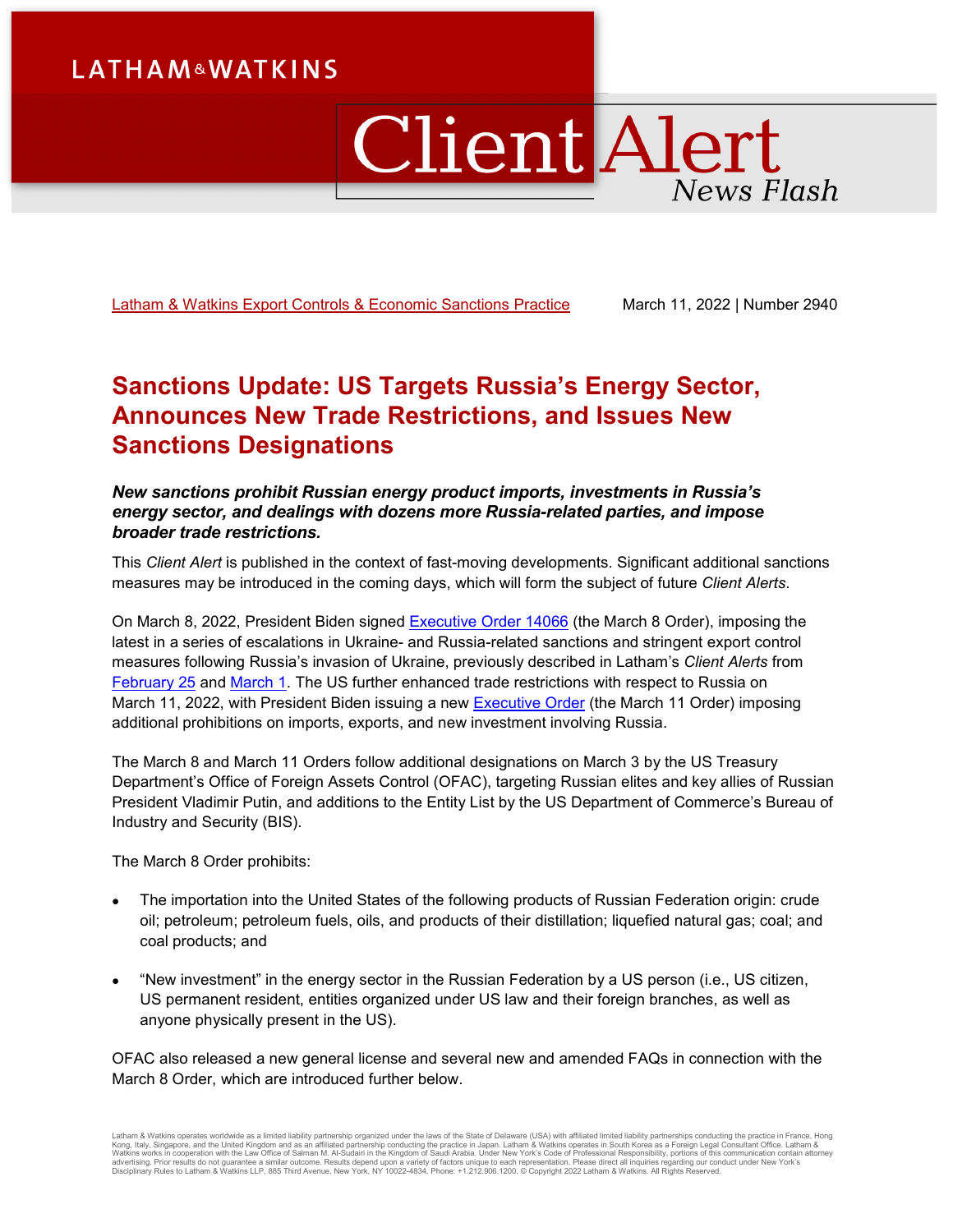The March 11 Order:

- Prohibits the importation into the United Sates of certain Russian-origin food products and nonindustrial diamonds;
- Establishes a broad export and reexport ban on luxury goods to Russia;
- Establishes the possibility of a broader "new investment" ban beyond the ban in the March 8 Order; and
- Prohibits the transfer of US dollar-denominated banknotes to the government of the Russian Federation or persons located in Russia.

The March 8 and March 11 Orders also prohibit:

- Approval, financing, facilitation, or guarantee by a US person of a transaction by a foreign person if the transaction by that foreign person would be prohibited by each of the Orders if performed by a US person or within the United States; and
- Any transaction that evades or avoids, has the purpose of evading or avoiding, causes a violation of, or attempts to violate any of the prohibitions of the Orders.

### **Ban on Importation of Russian-Origin Oil, Gas, and Coal**

The Russia-related sanctions previously imposed by the US — in coordination with the EU, the UK, and other allies — avoided, with certain exceptions, targeting the Russian energy sector. The March 8 Order departs from that approach, first by banning the importation into the United States of oil, liquefied natural gas, and coal of "Russian Federation origin."

Soon after issuance of the March 8 Order, OFAC published [FAQ 1019,](https://home.treasury.gov/policy-issues/financial-sanctions/faqs/1019) defining "Russian Federation origin" goods as "goods produced, manufactured, extracted, or processed in the Russian Federation, excluding any Russian Federation origin good that has been incorporated or substantially transformed into a foreign-made product." In a previous sanctions program relating to Burma, OFAC measured "substantial transformation" according to US Customs rules of origin.

In connection with the March 8 Order, OFAC published a new general license, [General License No. 16,](https://home.treasury.gov/system/files/126/russia_gl16.pdf) which provides a limited wind-down period authorizing transactions "ordinarily incident and necessary" to the importation into the United States of certain oil, gas, and coal products of Russian Federation origin "pursuant to written contracts or written agreements entered prior to March 8, 2022" until April 22, 2022.

OFAC's [FAQ 1014](https://home.treasury.gov/policy-issues/financial-sanctions/faqs/1014) clarifies that only the products listed above are subject to the import ban, and that the March 8 Order "does not prohibit imports of non-Russian Federation origin, even if such items transit through or depart from the Russian Federation." [FAQ 1016](https://home.treasury.gov/policy-issues/financial-sanctions/faqs/1016) explains that the March 8 Order does not prohibit US persons from engaging in transactions to sell or re-direct shipments that were previously destined for the United States prior to the issuance of the March 8 Order. In addition, per [FAQ 1018,](https://home.treasury.gov/policy-issues/financial-sanctions/faqs/1018) the March 8 Order does not expose non-US persons to sanctions to the extent they import affected products outside of the United States in transactions that do not involve a sanctioned person (and are not otherwise prohibited).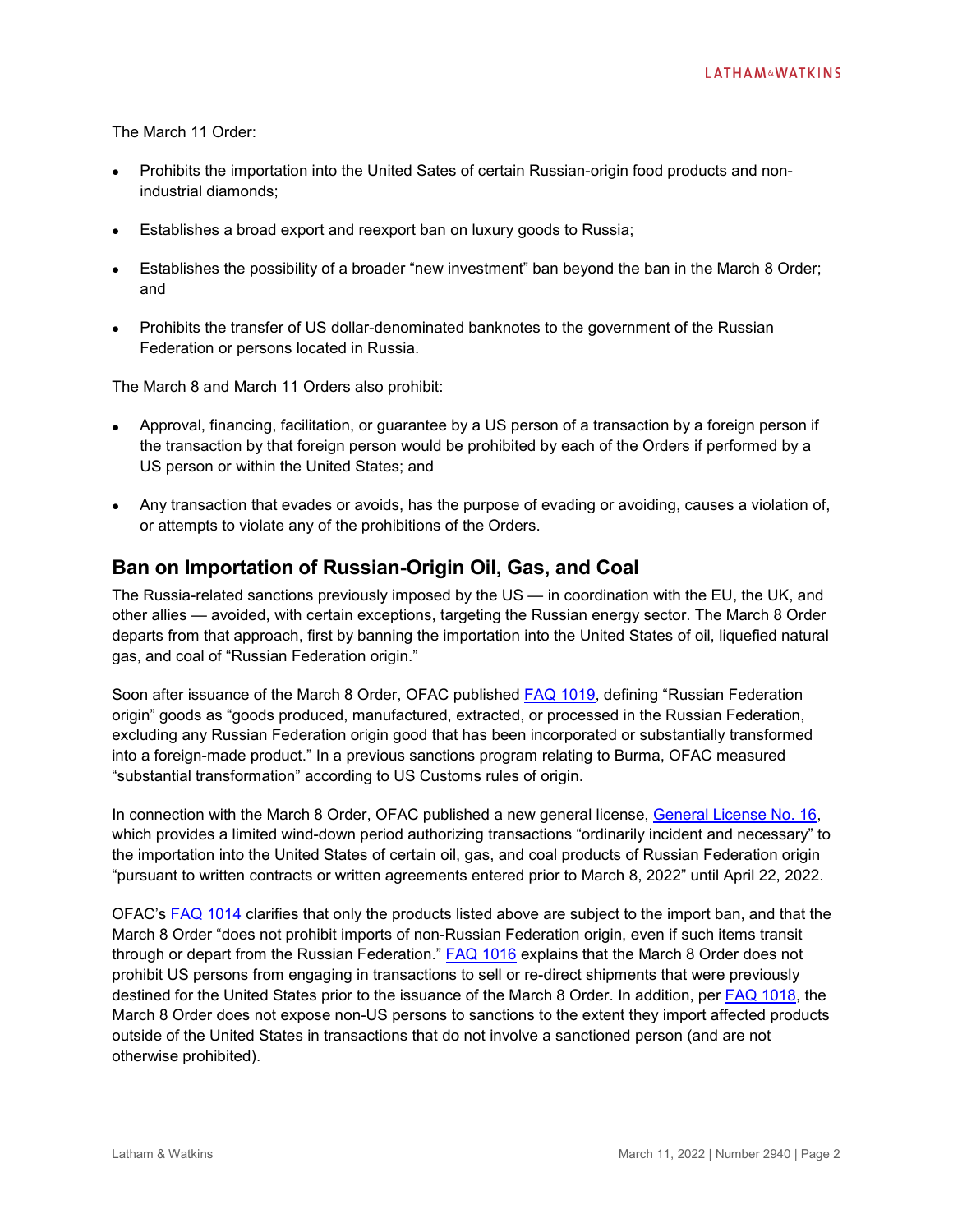## **Ban on New Investment in the Energy Sector "in the Russian Federation"**

The March 8 Order prohibits new investment in the energy sector in the Russian Federation by a US person, wherever located. [FAQ 1019](https://home.treasury.gov/policy-issues/financial-sanctions/faqs/1019) defines the term "new investment" to include "a commitment or contribution of funds or other assets for, or a loan or other extension of credit to, new energy sector activities (not including maintenance or repair) located or occurring in the Russian Federation beginning on or after March 8, 2022."

Pursuant to the March 8 Order, US persons are also prohibited from approving, financing, facilitating, or guaranteeing any investments in Russia's energy sector by non-US persons.

The March 8 Order's ban on new investments raises a number of questions. The March 8 Order leaves unclear, for example, how to distinguish between "new" and preexisting energy sector activities. The March 8 Order is also ambiguous as to whether supplying goods to an energy project in Russia constitutes a prohibited "contribution of…assets." Given the significant uncertainty, OFAC is likely to provide additional guidance in the coming days.

# **Additional Bans on Certain Imports, Exports, and New Investment Involving Russia**

The March 11 Order further enhances the trade restrictions the US has placed on Russia in recent weeks by prohibiting:

- The importation into the United States of fish, seafood, alcoholic beverages, and non-industrial diamonds, and certain related items, of Russian Federation origin;
- The exportation, reexportation, sale, or supply, directly or indirectly, from the United States, or by a US person, of luxury goods to any person located in the Russian Federation;
- New investment by a US person in any sector of the Russian Federation economy as may be determined by the Secretary of the Treasury, in consultation with the Secretary of State; and
- The exportation, reexportation, sale, or supply, directly or indirectly, from the United States, or by a US person, of US dollar-denominated banknotes to the government of the Russian Federation or any person located in the Russian Federation.

Notably, the March 11 Order authorizes the Secretary of the Treasury to impose additional bans on new investment in the Russian Federation, beyond those imposed on the Russian energy sector by the March 8 Order. Any such bans will likely raise the same questions as those noted above with respect to the ban on new investment in the Russian energy sector.

Concurrent with the publication of the March 11 Order, BIS [announced](https://www.commerce.gov/news/press-releases/2022/03/commerce-restricts-export-luxury-goods-russia-and-belarus-and-russian) parallel export control restrictions on the export, reexport, and transfer of luxury goods to Russia and Belarus and to certain Russian and Belarusian oligarchs and malign actors located worldwide.

The EU has also announced that it will introduce further sanctions. On March 11, 2022, EU President Ursula von der Leyen announced that these sanctions would include a ban on the export of EU luxury goods from the EU to Russia.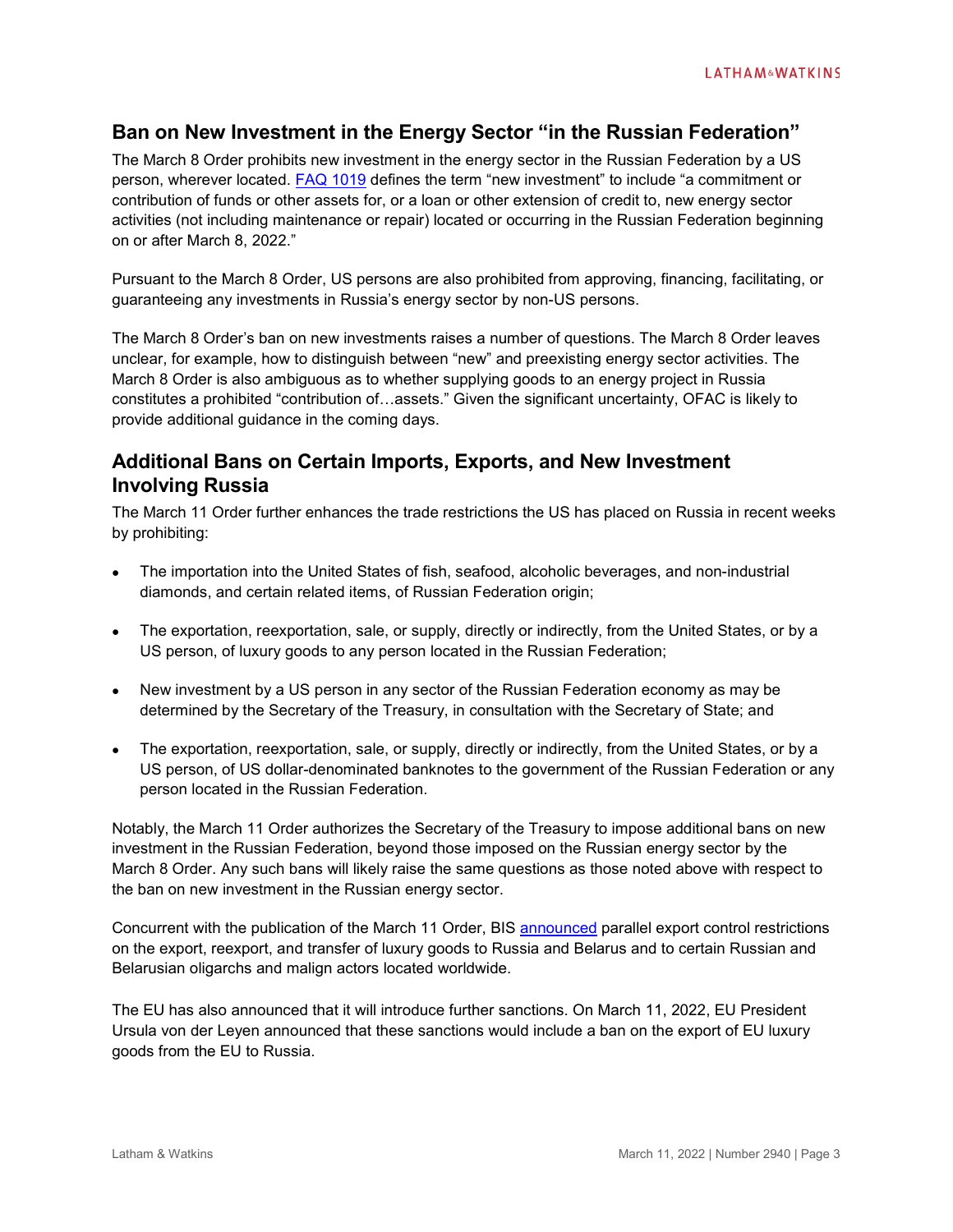## **New General Licenses Relating to the Central Bank of Russia**

On February 28, 2022, OFAC issued [Directive 4](https://home.treasury.gov/system/files/126/eo14024_directive_4_02282022.pdf) under Executive Order 14024, which prohibits US persons from engaging in any transactions involving Russia's Central Bank, National Wealth Fund, or Ministry of Finance. The broad language under this Directive created uncertainty and concern about the incidental role of the Central Bank of Russia in otherwise permissible financial transactions.

On March 2, 2022, OFAC released additional general licenses relating to certain dealings with Russia's Central Bank, National Wealth Fund, and Ministry of Finance in response to these concerns. [General](https://home.treasury.gov/system/files/126/russia_gl13.pdf)  [License 13](https://home.treasury.gov/system/files/126/russia_gl13.pdf) allows the payment of taxes, fees, and import duties, and the purchase and receipt of permits, licenses, registrations, or certifications by US persons to the extent such transactions are prohibited by Directive 4, provided such transactions are ordinarily incident and necessary to such persons' day-to-day operations in Russia, through 12:01 a.m. EDT June 24, 2022. [General License 14](https://home.treasury.gov/system/files/126/russia_gl14.pdf) allows transactions involving Russia's Central Bank, National Wealth Fund, or the Ministry of Finance if those entities' sole function in the transaction is to act as an operator of a clearing and settlement system.

# **New SDN and Entity List Designations**

On March 3, 2022, OFAC [announced](https://home.treasury.gov/news/press-releases/jy0628) that it added to its Specially Designated Nationals and Blocked Persons (SDN) List 47 individuals, 42 entities, one vessel, and two aircraft. According to OFAC, these designations target Russian "elites" that "provide direct and indirect support to the Government of the Russian Federation…through their business empires, wealth, and other resources," as well as individuals and entities linked to Russian "efforts to promulgate disinformation and influence perceptions."

Pursuant to OFAC's so-called "50 percent rule," entities that are owned 50% or more, by one or more sanctioned parties, should also be treated as subject to the same sanctions, even if those parties are not identified on the applicable sanctions list. Most dealings by US persons with SDNs are prohibited unless licensed, and US persons are obligated to block property and interests in property of an SDN that is within a US person's possession or control. Certain significant dealings with SDNs can also expose non-US parties to so-called "secondary sanctions."

Also effective March 3, BIS [added](https://public-inspection.federalregister.gov/2022-04925.pdf) 91 new entities to the Entity List under the destinations of Belize, Estonia, Kazakhstan, Latvia, Malta, Russia, Singapore, Slovakia, Spain, and the United Kingdom. BIS explained that the entities have been involved in, contributed to, or otherwise supported the Russian security services, military and defense sectors, and military and/or defense research and development efforts. As a result of these Entity List designations, no person (US or non-US) may export, reexport, or transfer in-country any items regulated under the [Export Administration Regulations](https://www.ecfr.gov/current/title-15/subtitle-B/chapter-VII/subchapter-C) (EAR) to the designated parties, absent authorization from BIS. EAR-regulated items (or items "subject to the EAR") include all items in the United States, all US-origin items (wherever located), and certain foreign-made items that contain more than a *de minimis* amount of controlled US-origin content. Importantly, these export and transfer restrictions apply even to "low tech" items classified as EAR99 (the least restrictive export classification under the EAR). License applications to BIS will be subject to a "policy of denial" meaning, as a practical matter, that BIS will deny as a matter of course any license applications requesting authorization to provide items subject to the EAR to the new Entity List parties.

Finally, the UK and the EU have included numerous additions in their respective asset-freeze lists. Notably, on March 10, the UK designated for purposes of the [UK asset-freeze list](https://ofsistorage.blob.core.windows.net/publishlive/2022format/ConList.pdf) Roman Abramovich and Oleg Deripaska. To the extent UK jurisdiction applies, subject to certain exceptions and authorizations, including as provided in General Licenses, funds and economic individuals belonging to or owned, held, or controlled by designated persons are frozen, and persons subject to UK jurisdiction are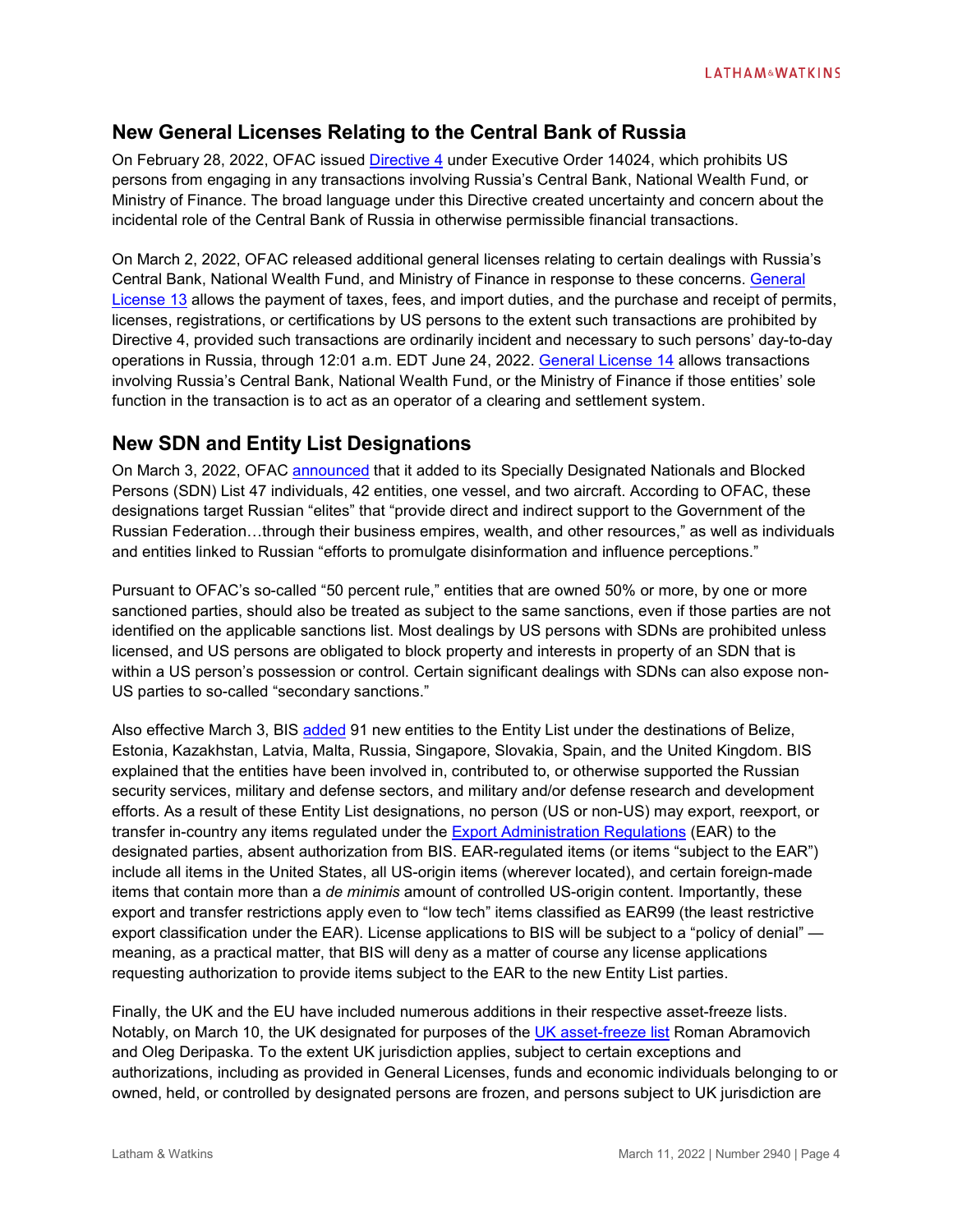prohibited from making funds or economic resources available, whether directly or indirectly, to or for the benefit of a designated person, including to a legal entity that is majority owned or controlled, directly or indirectly, by a designated person. For more details regarding UK and EU sanctions please refer to Latham's *Client Alert* from [March](https://www.lw.com/thoughtLeadership/Sanctions-Update-UK-and-EU-Expand-Sanctions-and-Export-Controls-Relating-to-Russia) 8.

Latham & Watkins is tracking developments across all regions closely and expects that the US, the EU, the UK, and other governments around the world may impose additional rounds of sanctions as events unfold. The firm is well positioned to advise clients on the legal and practical impacts of these measures.

If you have questions about this *Client Alert*, please contact one of the authors listed below or the Latham lawyer with whom you normally consult:

#### **[Les Carnegie](https://www.lw.com/people/les-carnegie)**

les.carnegie@lw.com +1.202.637.1096 Washington, D.C.

#### **[Robert Price](https://www.lw.com/people/robert-price)**

robert.price@lw.com +44.20.7710.4682 London

#### **[Andrew P. Galdes](https://www.lw.com/people/andrew-galdes)**

andrew.galdes@lw.com +1.202.637.2155 Washington, D.C.

#### **[Amaryllis Bernitsa](https://www.lw.com/people/amaryllis-bernitsa)**

amaryllis.bernitsa@lw.com +44.20.7710.4582 London

#### **[Ehson Kashfipour](https://www.lw.com/people/ehson-kashfipour)**

ehson.kashfipour@lw.com +1.202.637.1002 Washington, D.C.

#### **[Damara L. Chambers](https://www.lw.com/people/damara-chambers)**

damara.chambers@lw.com +1.202.637.2300 Washington, D.C.

#### **[J. David Stewart](https://www.lw.com/people/j-david-stewart)**

j.david.stewart@lw.com +7.495.644.1927 Moscow

#### **[Ruchi G. Gill](https://www.lw.com/people/ruchi-gill)**

ruchi.gill@lw.com +1.202.654.7126 Washington, D.C.

#### **[Matthew R. Gregory](https://www.lw.com/people/matthew-gregory)** matthew.gregory@lw.com

+1.202.637.3355 Washington, D.C.

#### **[Thomas F. Lane](https://www.lw.com/people/thomas-lane)**

thomas.lane@lw.com +44.20.7710.3030 London

#### **[Charles Claypoole](https://www.lw.com/people/charles-claypoole)**

charles.claypoole@lw.com +44.20.7710.1178 London

#### **[Eric S. Volkman](https://www.lw.com/people/eric-volkman)**

eric.volkman@lw.com +1.202.637.2237 Washington, D.C.

#### **[Elizabeth K. Annis](https://www.lw.com/people/elizabeth-annis)**

elizabeth.annis@lw.com +1.202.637.1011 Washington, D.C.

#### **[Allison Hugi](https://www.lw.com/people/allison-hugi)**

allison.hugi@lw.com +1.202.637.1088 Washington, D.C.

#### **You Might Also Be Interested In**

[Sanctions Update: UK and EU Expand Sanctions and Export Controls Relating to Russia](http://www.lw.com/thoughtLeadership/Sanctions-Update-UK-and-EU-Expand-Sanctions-and-Export-Controls-Relating-to-Russia)

Sanctions Update: EU, UK, and [Japan Impose New Sanctions and Export Controls Relating to Russia](https://www.lw.com/thoughtLeadership/Sanctions-Update-EU-UK-and-Japan-Impose-New-Sanctions-and-Export-Controls-Relating-to-Russia)

[Sanctions Update: US, UK, and EU Impose Sweeping](https://www.lw.com/thoughtLeadership/sanctions-update-us-uk-eu-impose-sweeping-new-sanctions-relating-to-russia-and-ukraine) New Sanctions Relating to Russia, Ukraine, and **[Belarus](https://www.lw.com/thoughtLeadership/sanctions-update-us-uk-eu-impose-sweeping-new-sanctions-relating-to-russia-and-ukraine)** 

[Top EU Court Clarifies Anti-US Sanctions "Blocking Statute"](https://www.lw.com/thoughtLeadership/Top-EU-Court-Clarifies-Anti-US-Sanctions-Blocking-Statute)

[US Congress Passes Uyghur Forced Labor Prevention Act](https://www.globalelr.com/2021/12/us-house-of-representatives-passes-uyghur-forced-labor-prevention-act/)